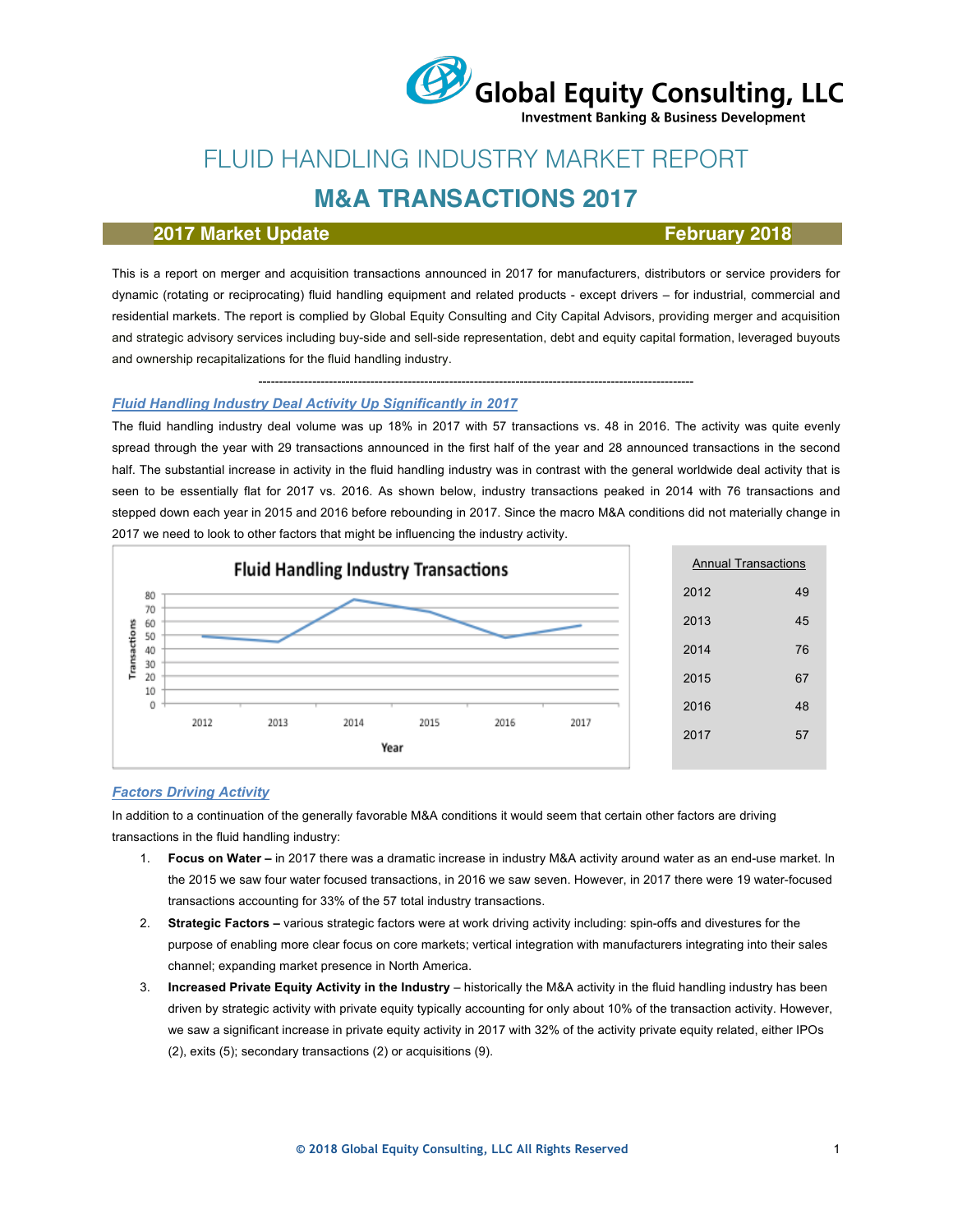#### *Notable Transactions*

Initial public offerings (IPOs):

**AEA** took Evoqua Water Technologies public selling 31,944,423 shares at \$18 per share **KKR** took Gardner Denver public selling with an offering of 41,300,000 shares at \$20 per share

Spin-offs (Divisions of public companies into stand-alone public companies):

**Atlas Copco** spun-off their mining and rock excavation and construction tools business

**Dover Corp**. spun-off their upstream energy businesses, which they refer to as Wellsite

**Pentair plc** spun-off their electrical business to become more focused on water as a core business

#### *Five Largest Transactions*

| <b>Buyer</b>                        | Target                                                                     | Value         |  |
|-------------------------------------|----------------------------------------------------------------------------|---------------|--|
| <b>Suez SA</b>                      | <b>GE Water &amp; Process Technologies</b>                                 | \$3.4 billion |  |
| <b>Clayton, Dubilier &amp; Rice</b> | <b>HD Supply Waterworks</b>                                                | \$2.5 billion |  |
| <b>Hitachi Ltd</b>                  | Sullair                                                                    | \$855 million |  |
| <b>Fluidra SA</b>                   | <b>Zodiac Pool Solutions</b>                                               | \$780 million |  |
| <b>Schlumberger Ltd</b>             | Weatherford International pressure<br>pumping and hydraulic fracking fleet | \$430 million |  |

#### *Most Active Companies*

| Company                                      | Number of<br><b>Transactions</b> | <b>Deals</b>                                                                       |
|----------------------------------------------|----------------------------------|------------------------------------------------------------------------------------|
| <b>Atlas Copco AB</b>                        | 3                                | Spun-off of Mining and Rock Excavation and Construction<br><b>Tools Businesses</b> |
|                                              |                                  | Acquired tubombas Locação Comércio Importação e<br>Exportação Ltda                 |
|                                              |                                  | Acquired CH Spencer & Co.                                                          |
| <b>PumpMan Holdings, LLC</b>                 | 3                                | Acquired Alyan Pump, LLC                                                           |
| (Soundcore Capital Partners)                 |                                  | Acquired Bartley Pump, Inc.                                                        |
|                                              |                                  | Acquired W.C. Weil Co. Inc.                                                        |
| A. A. Anderson & Co. Inc. (Anderson Process) | 2                                | Acquired Werner-Todd Pump Co.                                                      |
|                                              |                                  | Acquired American Controls, Inc.                                                   |
| <b>Aspen Pumps Ltd</b>                       | 2                                | <b>Acquired Salina SAS</b>                                                         |
| (3i Group plc)                               |                                  | Acquired Javac UK                                                                  |
| <b>Clayton, Dubilier &amp; Rice</b>          | 2                                | Acquired SunSource Holdings Inc.                                                   |
|                                              |                                  | Acquired HD Supply Waterworks                                                      |
| <b>Colfax Corp.</b>                          | 2                                | Acquired Siemens Turbomachinery Equipment GmbH                                     |
|                                              |                                  | Divested Colfax Fluid Handling                                                     |
| <b>Interpump Group</b>                       | 2                                | Acquired Bristol Hose Ltd.                                                         |
|                                              |                                  | Acquired Inoxpa Group                                                              |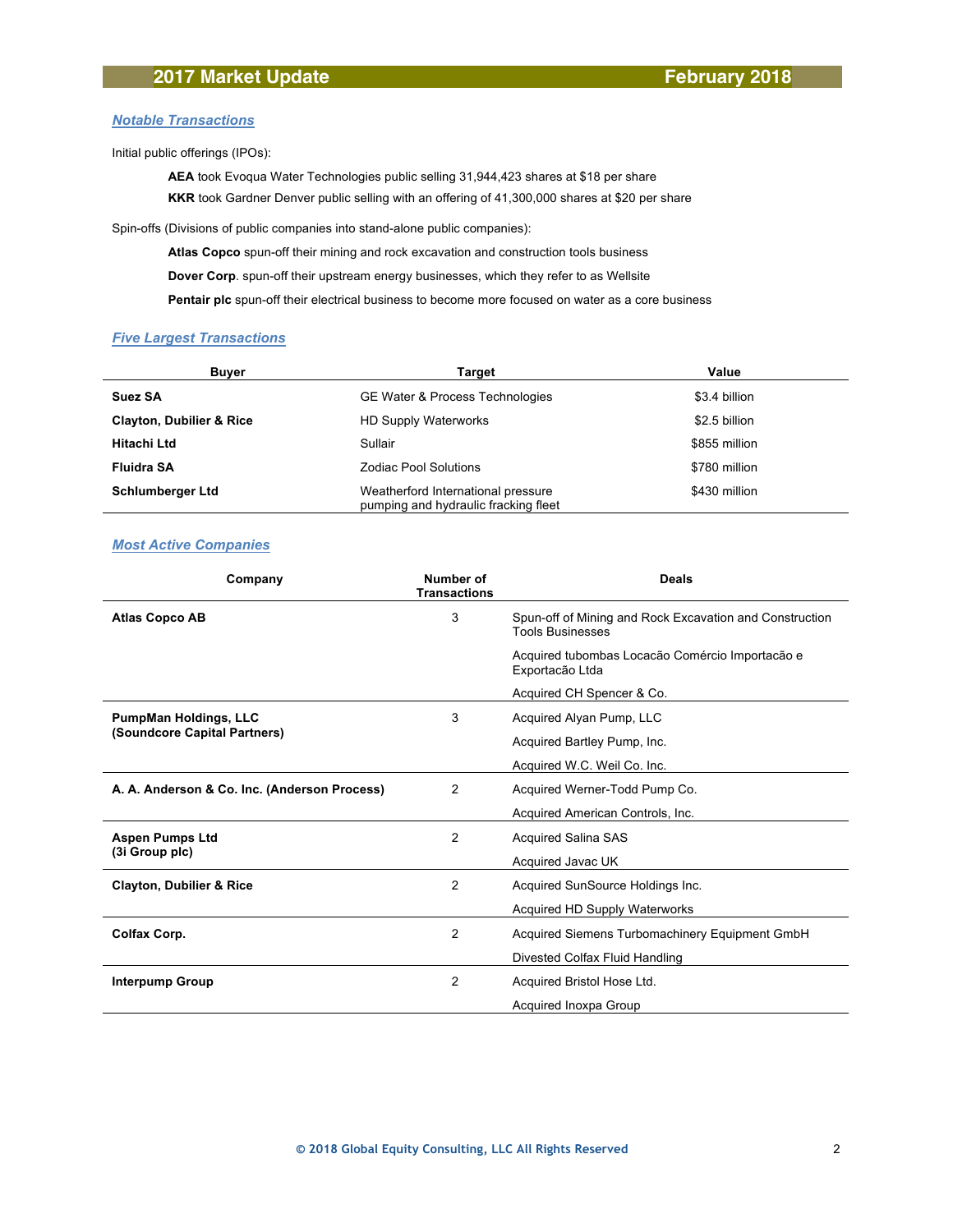### **2017 Market Update February 2018**

#### *Activity by Target Industrial Segment*

As mentioned earlier in this report, 2017 saw a significant increase in activity around water as an end-market, accounting for 33% of the total industry transactions.

| <b>Industrial Segment</b>              | 2015 | 2016 | 2017 |
|----------------------------------------|------|------|------|
| Diversified (multiple end-use markets) | 43   | 25   | 20   |
| Oil & Gas                              |      | 11   |      |
| Water/Wastewater                       |      |      | 19   |
| Other                                  | 13   |      |      |
| Total                                  | 67   | 48   | 57   |

#### *Disclosed Transaction Valuations for 2017*

| <b>Transaction Value</b> | <b>Transactions</b> | <b>EV/Revenue Multiple Range</b> | <b>Transactions</b> | <b>EV/EBITDA Multiple Range</b> |
|--------------------------|---------------------|----------------------------------|---------------------|---------------------------------|
| $\geq$ \$1 billion       |                     | $0.9 - 3.1$                      |                     | $10.0 - 19.4$                   |
| \$500 - \$999 million    |                     | $1.4 - 1.85$                     |                     | $6.7 - 13.4$                    |
| \$100 - \$499 million    | 9                   | $1.3 - 4.0$ (median $- 2.5$ )    |                     | $9.65 - 57.0$ (median $-19.4$ ) |
| \$50 - \$99 million      |                     | $0.8 - 1.3$                      |                     | 6.6                             |
| \$10 - \$49 million      |                     | 1.7                              |                     |                                 |
| \$0 - \$9 million        |                     | 0.24                             |                     | 1.9                             |

-----------------------------------------------------------------------------------------------------------------------------------------------

*Note: Amounts shown as \$ are USD unless noted otherwise. Currency conversions are done at the exchange rate for relevant period.*

*Sources: Company Announcements, Capital IQ and SEC Filings*

*Terms: EBITDA - earnings before interest, taxes, depreciation and amortization; EV - enterprise value is the combined amounts of market capitalization, minority interests, preferred stock and net debt; Revenue - amount recorded as net sales for the period.*

*Abbreviations: b = billions; EV = enterprise value k = thousand; mm = millions; Rev = Revenue*

**Disclaimer: The information provided in this report is not intended to be used for valuation, market comparison, investment or other transaction related purposes**.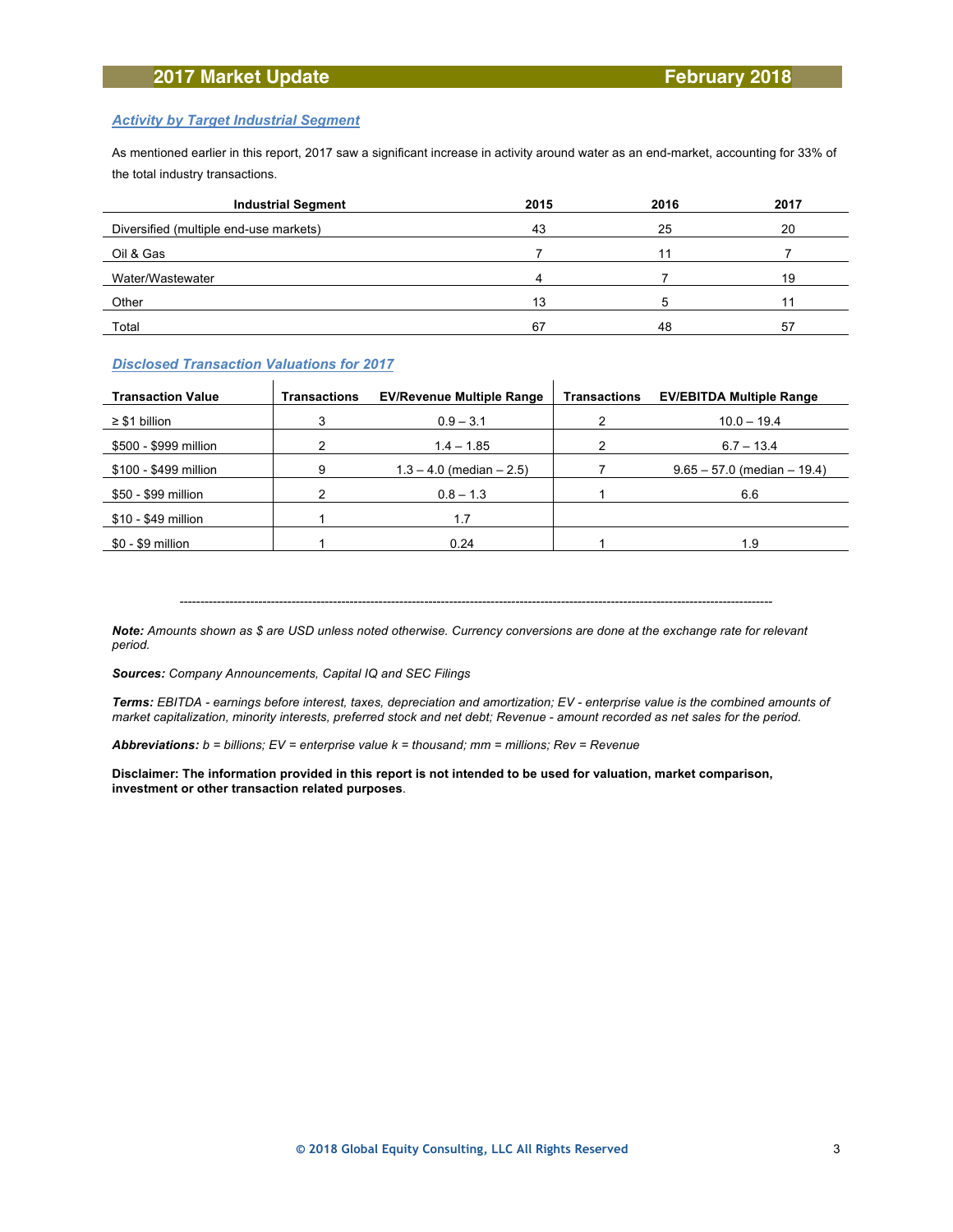| Company                                             | Deal                                                                                            | <b>Date</b><br>(2017) | <b>Comments</b>                                                                                                                                                                                                                                                                                                                                                                                                                                                                                                                                                                                                                                                                                                    | <b>Enterprise</b><br>Value                                   |
|-----------------------------------------------------|-------------------------------------------------------------------------------------------------|-----------------------|--------------------------------------------------------------------------------------------------------------------------------------------------------------------------------------------------------------------------------------------------------------------------------------------------------------------------------------------------------------------------------------------------------------------------------------------------------------------------------------------------------------------------------------------------------------------------------------------------------------------------------------------------------------------------------------------------------------------|--------------------------------------------------------------|
| A. A. Anderson &<br>Co., Inc. (Anderson<br>Process) | <b>Acquires Werner-</b><br>Todd Pump Co.                                                        | February              | Anderson Process has acquired Werner-Todd Pump Company, a<br>long-standing pump distributor and service provider in the<br>Indiana, Ohio and Kentucky regions. The resulting company will<br>represent one of the largest process equipment distributors in the<br>Midwest. After the acquisition, Anderson Process will have<br>warehouse and service facilities in Wisconsin, Illinois, Indiana<br>and Ohio.                                                                                                                                                                                                                                                                                                     |                                                              |
| A. A. Anderson &<br>Co., Inc. (Anderson<br>Process) | Acquires American<br>Controls, Inc.                                                             | October               | Anderson Process has acquired American Controls Inc., a pump<br>distributor and service provider in the Michigan and Northern<br>Ohio regions.                                                                                                                                                                                                                                                                                                                                                                                                                                                                                                                                                                     |                                                              |
| Accudyne<br><b>Industries</b>                       | Divests Sullair                                                                                 | April                 | Hitachi, Ltd. and Accudyne Industries announced that the two<br>companies have entered into an agreement regarding Hitachi's<br>acquisition of Accudyne's subsidiaries and certain related assets<br>that manufacture and sell air compressors under the "Sullair"<br>brand. Hitachi's goal in this acquisition is to gain access to<br>Sullair's global sales network, mainly in North America.<br>Furthermore, Hitachi will accelerate the global rollout of its Social<br>Innovation Business, by providing Sullair's customer base with<br>digital solutions or IoT-compatible products that leverage the<br>expertise in IT and OT (operational technology), which Hitachi<br>has cultivated over many years. | ¥135.7 b<br>\$1.245 b<br>3.14x Rev<br>19.4x<br><b>EBITDA</b> |
| <b>AFGIobal Corp.</b>                               | Acquires Axon<br>pressure pump<br>technology and<br>product line                                | October               | AFGlobal an oil and gas OEM specializing in technology,<br>products, and services announced that it has acquired the Axon<br>pressure pump technology and product line from Amkin<br>Technologies, LLC, a privately held oilfield equipment and<br>technology developer. AFGlobal provides technologies to the<br>upstream market, including a drilling systems, pressure pumping<br>technologies, lifecycle services and subsea production systems.<br>Headquartered in Houston, Texas, the Company has more than<br>20 facilities worldwide.                                                                                                                                                                     |                                                              |
| <b>Anders Invest</b>                                | Acquires<br><b>Lagersmit Sealing</b><br><b>Solutions</b>                                        | January               | Selling the shares is another step forward in Lagersmit's long-<br>term vision. Over recent years Lagersmit has specialized<br>increasingly in manufacturing and servicing seals for the rotating<br>shafts of pumps, ships and tidal turbines. The production facility<br>and associated office premises were opened in 2010 with the<br>independence from the former parent company Royal IHC.                                                                                                                                                                                                                                                                                                                   |                                                              |
| <b>Aspen Pumps Ltd</b>                              | Acquires Salina<br>SAS                                                                          | May                   | Condensate pump manufacturer, Aspen Pumps Group, a<br>portfolio company of the 3i Group plc, has completed the<br>acquisition of Salina SAS a French distributor of air-conditioning<br>and refrigeration ancillaries. This acquisition extends Aspen's<br>global footprint, adding an administrative office in Paris and an<br>operational hub in Normandy. The acquisition is a natural<br>development in a close trading relationship that has lasted over<br>20 years.                                                                                                                                                                                                                                         |                                                              |
| <b>Aspen Pumps Ltd</b>                              | Acquires Javac UK                                                                               | June                  | Javac UK, a leading UK tool specialist in the refrigeration and air-<br>conditioning industry, extends Aspen's range of products.                                                                                                                                                                                                                                                                                                                                                                                                                                                                                                                                                                                  |                                                              |
| <b>Atlas Copco AB</b>                               | Spin-off Mining<br>and Rock<br><b>Excavation and</b><br>Construction<br><b>Tools Businesses</b> | January               | NewCo (Epiroc) will focus on mining/civil engineering customers<br>and include the existing Mining and Rock Excavation Technique<br>business area and the Construction Tools division with related<br>service operations. This business has approximately 12,000<br>employees and had pro forma revenues of BSEK 28 (BEUR 3.0,<br>\$3.2 billion) and an operating margin of about 16% for the 12<br>months ended September 30, 2016. Atlas Copco will focus on<br>industrial customers and include the Compressor Technique,<br>Vacuum Technique and Industrial Technique business areas plus<br>the Portable Energy division, including service, and the Specialty<br>Rental division.                            |                                                              |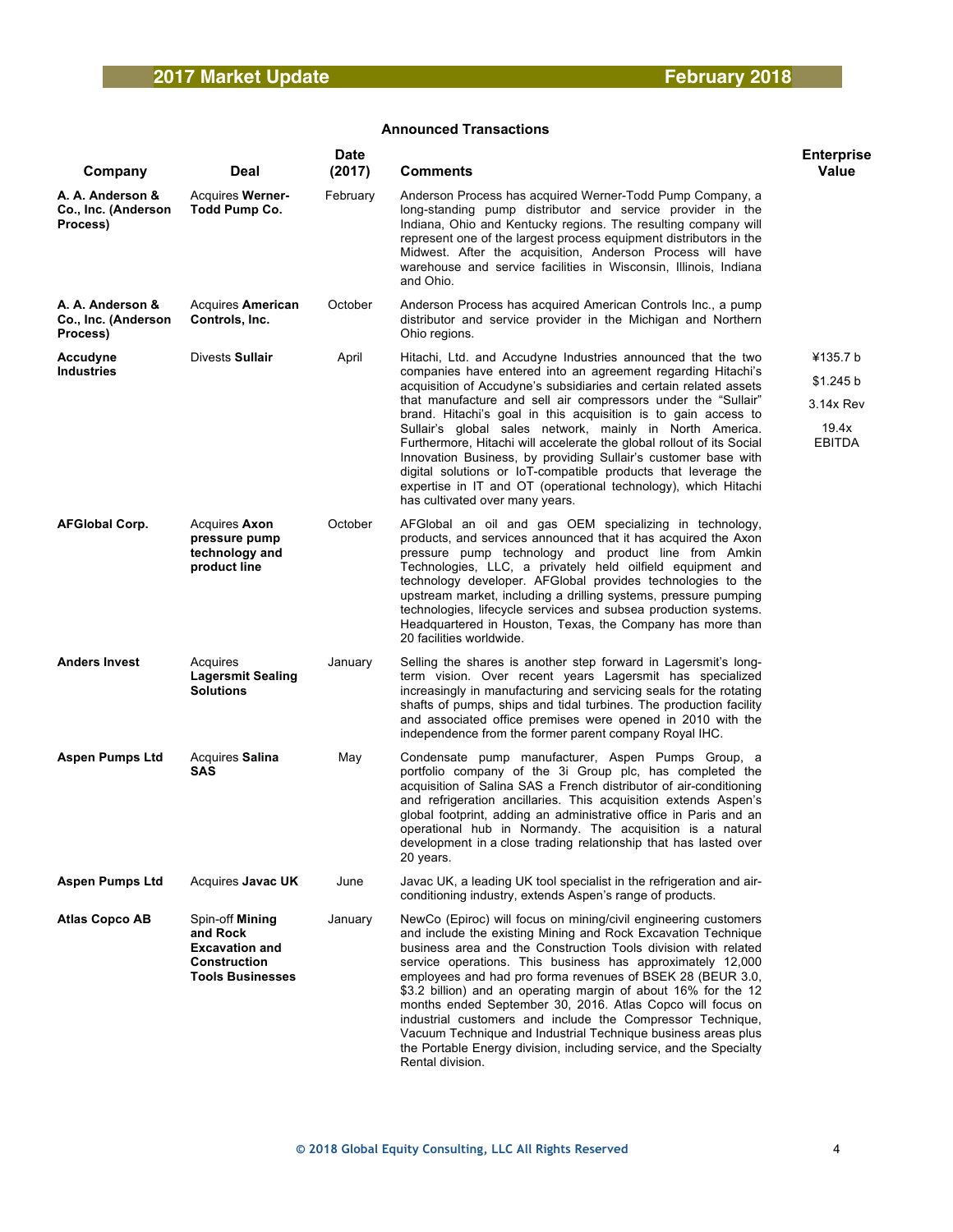| Company                                       | Deal                                                                                   | <b>Date</b><br>(2017) | Comments                                                                                                                                                                                                                                                                                                                                                                                                                                                                                                                                                                                                                                                                                                                                                                                                                                                                                                                                                                | <b>Enterprise</b><br><b>Value</b>                                                                           |
|-----------------------------------------------|----------------------------------------------------------------------------------------|-----------------------|-------------------------------------------------------------------------------------------------------------------------------------------------------------------------------------------------------------------------------------------------------------------------------------------------------------------------------------------------------------------------------------------------------------------------------------------------------------------------------------------------------------------------------------------------------------------------------------------------------------------------------------------------------------------------------------------------------------------------------------------------------------------------------------------------------------------------------------------------------------------------------------------------------------------------------------------------------------------------|-------------------------------------------------------------------------------------------------------------|
| <b>Atlas Copco AB</b>                         | Acquires<br><b>Itubombas</b><br>Locacão<br>Comércio<br>Importacão e<br>Exportacão Ltda | April                 | Atlas Copco has agreed to acquire Itubombas Locação Comércio<br>Importação e Exportação Ltda, a pump rental company in the<br>Brazilian market. Itubombas is based in Itu in the state of São<br>Paulo, Brazil. The company rents out diesel and electric driven<br>centrifugal pumps to customers in the oil and gas, construction<br>and mining sectors in Brazil. Itubombas has about 40 employees<br>and had revenues of about MBRL 18 (\$4.96 million) in 2016.                                                                                                                                                                                                                                                                                                                                                                                                                                                                                                    |                                                                                                             |
| <b>Atlas Copco AB</b>                         | Acquires CH<br>Spencer & Co.                                                           | September             | Atlas Copco has acquired the operating assets of CH Spencer &<br>Company Co., a U.S. distributor and service provider of industrial<br>pumps, compressors and related products. CH Spencer is based<br>in Salt Lake City, Utah, and also operates in the states of<br>Nevada, Wyoming and Idaho. The business is focused on<br>distribution and service of industrial pumps, compressors and<br>related systems for use in such areas as mining, municipal water<br>treatment and general industry.                                                                                                                                                                                                                                                                                                                                                                                                                                                                     |                                                                                                             |
| Avingtrans plc                                | <b>Acquires Hayward</b><br><b>Tyler Group plc</b>                                      | July                  | Hayward Tyler Group PLC, designs, manufactures, and services<br>fluid-filled electric motors and pumps for high-pressure and high-<br>temperature applications and environments. It operates through<br>Original Equipment Manufacturing<br>two segments,<br>and<br>Aftermarket. The company also designs, manufactures, and<br>services steam turbines, turbo gen-sets, compressors,<br>gearboxes, and combined heat and power systems; provides<br>engineering and test services to third parties and offers<br>maintenance, overhaul, and repair services, as well as spare<br>parts. It serves oil and gas, power generation, chemical, and<br>industrial sectors, as well as marine market and sugar industry.<br>Avingtrans plc made an offer to acquire Hayward Tyler Group plc<br>for £28.3 (\$35.4) million on June 30, 2017. Shareholders of<br>Hayward Tyler Group will be entitled to receive 1 new Avingtrans<br>share for every 4.755 scheme shares held. | £52.7 mm*<br>\$65.9 mm*<br>0.8x Rev<br>106x<br>EBITDA<br>*Includes<br>shares<br>outstanding<br>and net debt |
| <b>CCMP Capital</b><br><b>Advisors LP</b>     | Acquires <b>Hayward</b><br>Industries, Inc.                                            | June                  | Hayward Industries, Inc. announced that a partnership led by<br>CCMP Capital Advisors, LP and MSD Partners, L.P. and<br>including Alberta Investment Management Corporation, has<br>entered into a definitive agreement to acquire Hayward.<br>Headquartered in Elizabeth NJ Hayward manufactures a full line<br>of pool equipment including pumps, and other flow control<br>products. Hayward reported annual revenue is approximately<br>\$514 million with 1600 employees worldwide.                                                                                                                                                                                                                                                                                                                                                                                                                                                                                |                                                                                                             |
| <b>CIRCOR</b><br>International, Inc.          | Acquires Colfax<br><b>Fluid Handling</b><br><b>Business</b>                            | September             | CIRCOR International, Inc., a provider of flow control solutions<br>and other engineered products for markets including oil & gas,<br>aerospace, power, process, and general industrial, announced a<br>definitive agreement to acquire Colfax Fluid Handling (CFH) from<br>Colfax Corporation for approximately \$855 million including cash,<br>newly issued CIRCOR shares, and the assumption of pension<br>plan liabilities linked to the CFH business. The acquisition will<br>expand CIRCOR's product and service offering while<br>strengthening its position as a provider of flow control solutions.<br>CFH is a supplier of screw pumps for high demand, severe<br>service applications across a range of markets including general<br>industry, commercial marine, defense, and oil & gas. For the year<br>ending June 2017 CFH had sales of \$463 million with an<br>adjusted EBITDA of \$64 million.                                                       | \$855 mm<br>1.85x Rev<br>13.4x<br><b>EBITDA</b>                                                             |
| <b>Clayton, Dubilier &amp;</b><br><b>Rice</b> | Acquires<br><b>SunSource</b><br>Holdings Inc.                                          | November              | Clayton, Dubilier & Rice will acquire a majority stake in<br>SunSource Holdings, Inc., a distributor of hydraulic and<br>pneumatic fluid power products in the U.S. and Canada. Terms of<br>the transaction were not disclosed. SunSource was acquired by<br>private equity company Littlejohn & Co. LLC and RCP Advisors,<br>LLC in 2011. Headquartered in Addison, Illinois, the Company<br>operates through four strategic business units that provide<br>solutions for Industrial, Mobile, Service & Repair and Process<br>Solutions customers.                                                                                                                                                                                                                                                                                                                                                                                                                     |                                                                                                             |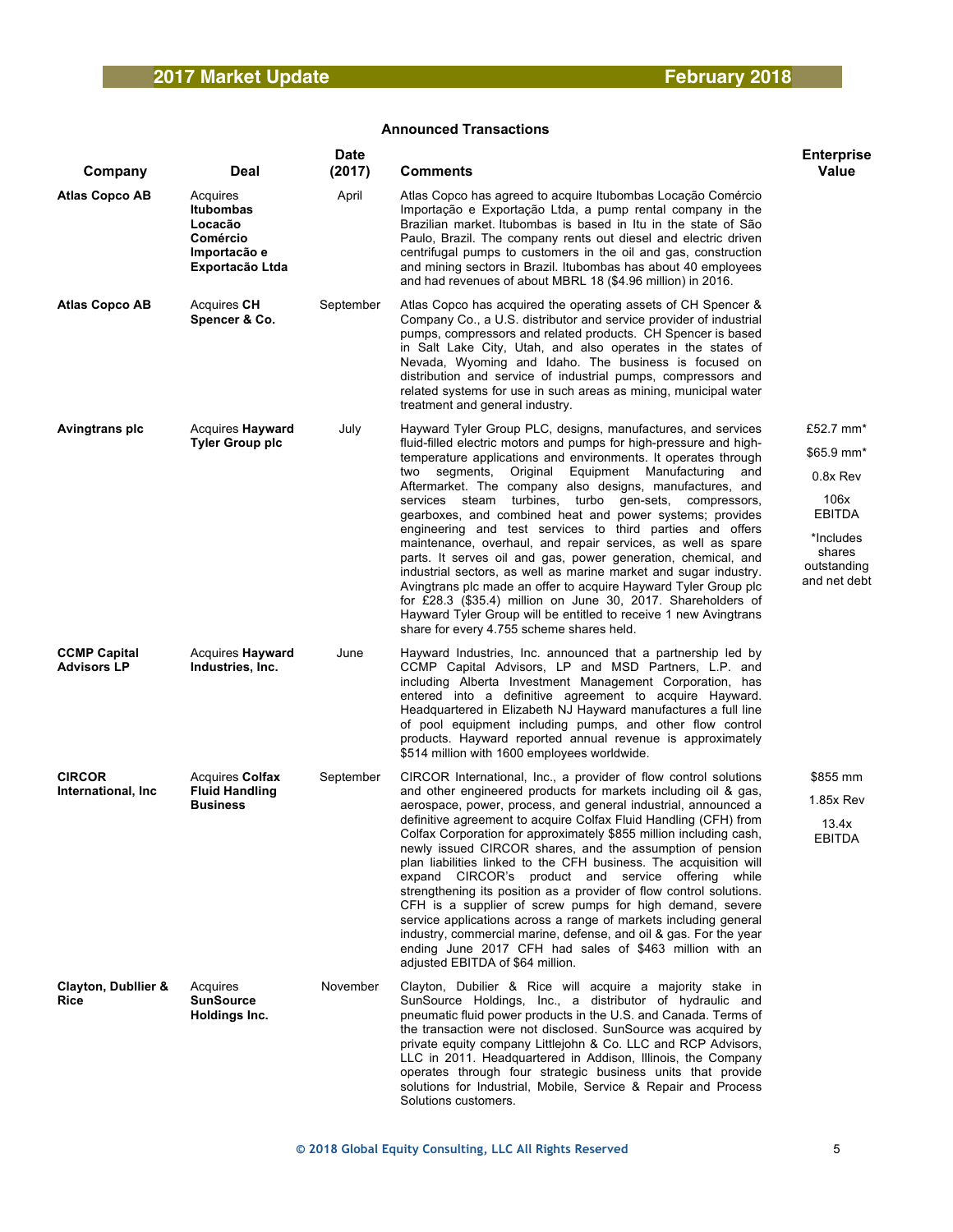| Company                                  | Deal                                                               | <b>Date</b><br>(2017) | Comments                                                                                                                                                                                                                                                                                                                                                                                                                                                                                                                                                                                                                                                                                                                                                                                                                                                                                                                                                                                                                                                                                             | <b>Enterprise</b><br>Value       |
|------------------------------------------|--------------------------------------------------------------------|-----------------------|------------------------------------------------------------------------------------------------------------------------------------------------------------------------------------------------------------------------------------------------------------------------------------------------------------------------------------------------------------------------------------------------------------------------------------------------------------------------------------------------------------------------------------------------------------------------------------------------------------------------------------------------------------------------------------------------------------------------------------------------------------------------------------------------------------------------------------------------------------------------------------------------------------------------------------------------------------------------------------------------------------------------------------------------------------------------------------------------------|----------------------------------|
| Colfax Corp.                             | <b>Acquires Siemens</b><br>Turbomachinery<br><b>Equipment GmbH</b> | March                 | Colfax Corporation a manufacturer of gas and fluid-handling and<br>fabrication technology products and services, has entered into a<br>binding agreement to acquire Siemens Turbomachinery<br>Equipment GmbH (STE) from Siemens AG for a cash<br>consideration of approximately €195 (\$207) million. STE,<br>develops, produces and distributes single-stage compressors<br>and small steam turbines for environmental and industrial<br>applications. The acquisition will be integrated into Colfax's<br>Howden business platform, broadening Howden's range of<br>compression solutions and expanding its product offering into<br>small steam turbines. STE also diversifies Howden's served end-<br>markets and increases its presence in applications with attractive<br>growth potential. For the fiscal year ended September 2016, STE<br>had revenues of €146 (\$155) million.                                                                                                                                                                                                             | €195 mm<br>\$207 mm<br>1.34x Rev |
| Dover Corp.                              | Spins-off Wellsite<br>business                                     | December              | Dover announced that it plans to spin off its upstream energy<br>businesses within the Dover Energy segment, collectively, the<br>"Wellsite" business, into a standalone, publicly-traded company,<br>to be named at a later date. For 2017, on a pro-forma basis,<br>Wellsite is expected to generate approximately \$1 billion in<br>annual revenue and EBITDA of approximately \$250 million,<br>which does not include restructuring costs and estimated public<br>company expenses of approximately \$35 million. As part of the<br>spin-off transaction, Wellsite is expected to raise \$700 to \$800<br>million of new debt, the proceeds of which will be paid to Dover in<br>the form of a dividend. Upon completion of the spin-off<br>transaction the company's principal products will consist of<br>artificial lift equipment and solutions, including rod pumping<br>systems, electric submersible pump systems, progressive cavity<br>pumps and drive systems and plunger lifts, as well as<br>polycrystalline diamond cutters for drilling as well as a full<br>automation offering. |                                  |
| <b>EKKI</b>                              | Acquires Deccan<br><b>Pumps</b>                                    | January               | Coimbatore India based EKKI Pumps has acquired Deccan<br>Pumps, which is a leading manufacturer of openwell<br>submersibles. According to the company, the EKKI group will<br>now have two companies - EKKI Pumps and Deccan Pumps and<br>two brands of pump sets - EKKI and Deccan.                                                                                                                                                                                                                                                                                                                                                                                                                                                                                                                                                                                                                                                                                                                                                                                                                 |                                  |
| <b>ENPAR</b><br>Technologies Inc.        | Acquires<br>Pumptronics Inc.                                       | October               | ENPAR Technologies Inc. has entered into a Binding Letter of<br>intent to acquire 100% of the issued share capital of<br>Pumptronics, Inc. for a transaction value equal to \$C3 million<br>(\$2.2 million). Pumptronics is an integrated pump station<br>manufacturer specializing in custom design and automation.<br>Pumptronics was founded in 1989 and services the municipal,<br>commercial, oil & gas, mining and golf & turf markets, and<br>provides other customized solutions.                                                                                                                                                                                                                                                                                                                                                                                                                                                                                                                                                                                                            | $$C3.0$ mm<br>\$2.2 mm           |
| <b>Equistone Partners</b><br>Europe Ltd. | <b>Exits Oase Group</b>                                            | October               | Equistone Partners Europe Limited, have sold their majority<br>share in the OASE Group a specialist for water gardens, indoor<br>aquatics and fountain technology. The business is being acquired<br>by the US private equity firm Argand Partners, with management<br>acquiring a share in the company as part of the transaction. The<br>financial terms of the deal are undisclosed.                                                                                                                                                                                                                                                                                                                                                                                                                                                                                                                                                                                                                                                                                                              |                                  |
| Evoqua Water<br><b>Technologies</b>      | <b>IPO</b>                                                         | November              | Evoqua Water Technologies Corp. announced the closing of its<br>initial public offering of 31,944,443 shares of its common stock at<br>a public offering price of \$18.00 per share. The shares began<br>trading on the New York Stock Exchange under the symbol<br>"AQUA" on November 2, 2017. Evoqua is the largest North<br>American provider of water treatment solutions. Private<br>investment firm AEA owns 58.5 percent of Evoqua's common<br>stock and plans to own between 43 percent and 40 percent after<br>the IPO. AEA acquired Siemens Water Technologies in 2013 for<br>€640 million (\$862 million). 2017 revenue was \$1.264 billion with<br>an EBITDA of \$189 million (15%) and rebranded it as Evoqua.                                                                                                                                                                                                                                                                                                                                                                          |                                  |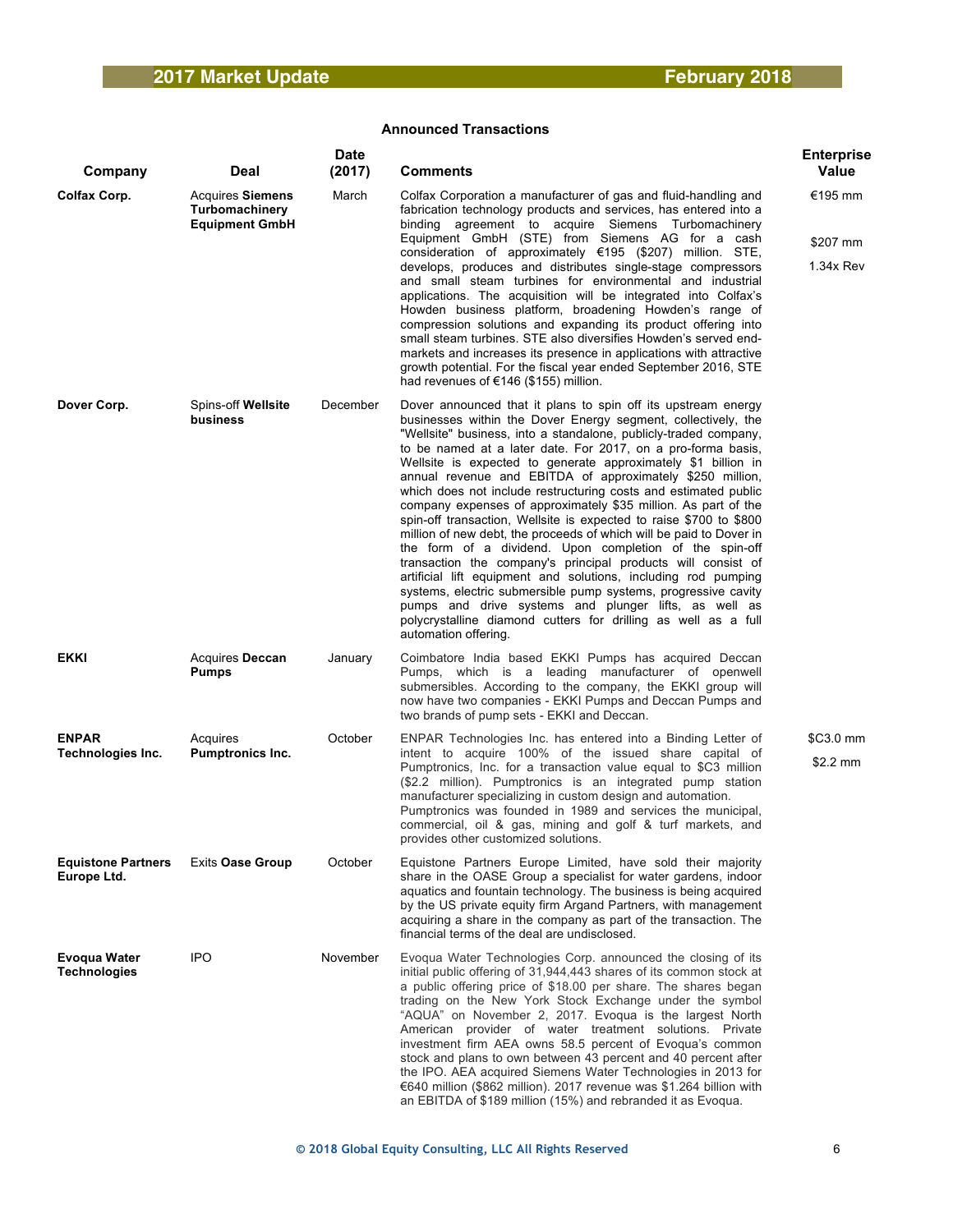| Company                                 | <b>Deal</b>                                                                                                       | <b>Date</b><br>(2017) | <b>Comments</b>                                                                                                                                                                                                                                                                                                                                                                                                                                                                                                                                                                                                                                                                              | <b>Enterprise</b><br>Value |
|-----------------------------------------|-------------------------------------------------------------------------------------------------------------------|-----------------------|----------------------------------------------------------------------------------------------------------------------------------------------------------------------------------------------------------------------------------------------------------------------------------------------------------------------------------------------------------------------------------------------------------------------------------------------------------------------------------------------------------------------------------------------------------------------------------------------------------------------------------------------------------------------------------------------|----------------------------|
| <b>Flowserve Corp.</b>                  | Divests Gestra AG                                                                                                 | April                 | Flowserve Corporation has entered into an agreement to sell its                                                                                                                                                                                                                                                                                                                                                                                                                                                                                                                                                                                                                              | €186 mm                    |
|                                         |                                                                                                                   |                       | Gestra AG business unit to Spirax-Sarco Engineering plc for an<br>Enterprise Value of $\epsilon$ 186 (\$199) million. The sale is part of an                                                                                                                                                                                                                                                                                                                                                                                                                                                                                                                                                 | \$199 mm                   |
|                                         |                                                                                                                   |                       | ongoing effort by Flowserve to better align and optimize its<br>product portfolio and manufacturing footprint, focusing on core                                                                                                                                                                                                                                                                                                                                                                                                                                                                                                                                                              | 2.0x Rev                   |
|                                         |                                                                                                                   |                       | business objectives that will allow the company to be more<br>competitive when key industry markets return. In 2016, the<br>Gestra business recorded revenues of approximately $€92.5$ (\$99)<br>million with earnings before interest and taxes of $\epsilon$ 15.2 (\$16.3)<br>million.                                                                                                                                                                                                                                                                                                                                                                                                     | 12.2x<br>EBITDA            |
| <b>Fluidra SA</b>                       | Merges with                                                                                                       | November              | Fluidra, S.A. agreed to acquire Zodiac Pool Solutions SAS from                                                                                                                                                                                                                                                                                                                                                                                                                                                                                                                                                                                                                               | €720 mm                    |
|                                         | <b>Zodiac Pool</b><br><b>Solutions SAS</b>                                                                        |                       | Rhone Capital, L.L.C. for approximately €720 million on<br>November 3, 2017. Fluidra's shareholders will hold 29% and                                                                                                                                                                                                                                                                                                                                                                                                                                                                                                                                                                        | \$780 mm                   |
|                                         |                                                                                                                   |                       | Zodiac's shareholders will hold 42% of the combined company.<br>Transaction is to be financed from debt. The combined company                                                                                                                                                                                                                                                                                                                                                                                                                                                                                                                                                                | 1.4x Rev                   |
|                                         |                                                                                                                   |                       | will retain the name of Fluidra. The combined company will<br>remain listed in Spain. Zodiac generated revenue of €501 million<br>$(\$543$ million) and EBITDA of $€108$ million (\$117 million). The<br>combined company will have sales of $\epsilon$ 1.3 billion (\$1.4 billion)<br>and an EBITDA of €210 million (\$228 million).                                                                                                                                                                                                                                                                                                                                                        | 6.7x EBITDA                |
| <b>Franklin Electric</b><br>Co. Inc.    | Acquires 2M Co.<br>Inc.; Western<br><b>Hydro Holding</b><br>Corp: 2M Co. Inc.:<br><b>Drillers Service</b><br>Inc. | April                 | Franklin Electric Co., Inc. has reached agreement to acquire<br>controlling interests in three distributors in the U.S. professional<br>groundwater market: 2M Company Inc. of Billings, Montana;<br>Western Hydro Holding Corporation of Hayward, California and<br>Drillers Service, Inc. (DSI) of Hickory, North Carolina for<br>approximately \$89 million in the aggregate, which includes<br>assumed debt. Franklin Electric will operate the acquired<br>distributors in an entity named Headwater Companies, LLC. The<br>new segment will have approximately \$275 million of<br>consolidated annual sales with a national footprint of sixty<br>locations and nearly 500 employees. | \$89 mm                    |
| <b>Gardner Denver</b><br>Holdings, Inc. | <b>IPO</b>                                                                                                        | May                   | Industrial equipment manufacturer Gardner Denver (Company)<br>initiated trading on the New York Stock Exchange on 12 May<br>2017 with an offering of 41, 300, 000 common shares priced at<br>\$20.00 per share. The offering generated gross proceeds of<br>approximately \$826 million which the Company indicates will be<br>used to pay down debt, which they feel will then free up cash for<br>acquisitions. On the first day of trading the Company announced<br>more than \$100 million in deferred stock grants to it's 6000<br>employees. For the 12 months ending June 2017 the Company<br>had sales of \$2.1 billion with EBITDA of \$214.3 million.                              | \$826 mm                   |
| <b>Halliburton Co.</b>                  | <b>Acquires Summit</b><br><b>ESP</b>                                                                              | July                  | Halliburton Company announced the acquisition of Summit ESP,<br>a provider of electric submersible pump (ESP) technology and<br>services from Argonaut Private Equity. The addition of Summit's<br>artificial lift offerings and customer service strengthens<br>Halliburton's artificial lift portfolio for its global customers. Summit<br>engineers, manufactures, and services a complete product<br>offering of electric submersible and surface pumping systems.<br>Based in Tulsa, Okla., Summit has more than 500 employees in<br>almost 30 locations across North America.                                                                                                          |                            |
| <b>HD Supply</b>                        | <b>Divests</b><br>Waterworks                                                                                      | June                  | HD Supply has entered into a definitive agreement to sell HD<br>Supply Waterworks, a distributor of water, sewer, storm and fire                                                                                                                                                                                                                                                                                                                                                                                                                                                                                                                                                             | \$2.5 b                    |
|                                         | <b>Business</b>                                                                                                   |                       | protection products, to Clayton, Dubilier & Rice. The purchase                                                                                                                                                                                                                                                                                                                                                                                                                                                                                                                                                                                                                               | 0.89x Rev                  |
|                                         |                                                                                                                   |                       | price is approximately \$2.5 billion payable in cash at closing.<br>Proceeds will be used to pay down debt and return cash to<br>shareholders through a stock repurchase program. Projected<br>2017 revenue for the acquired business is approximately \$2.8<br>billion with an adjusted EBITDA of \$250 million                                                                                                                                                                                                                                                                                                                                                                             | 10x<br><b>EBITDA</b>       |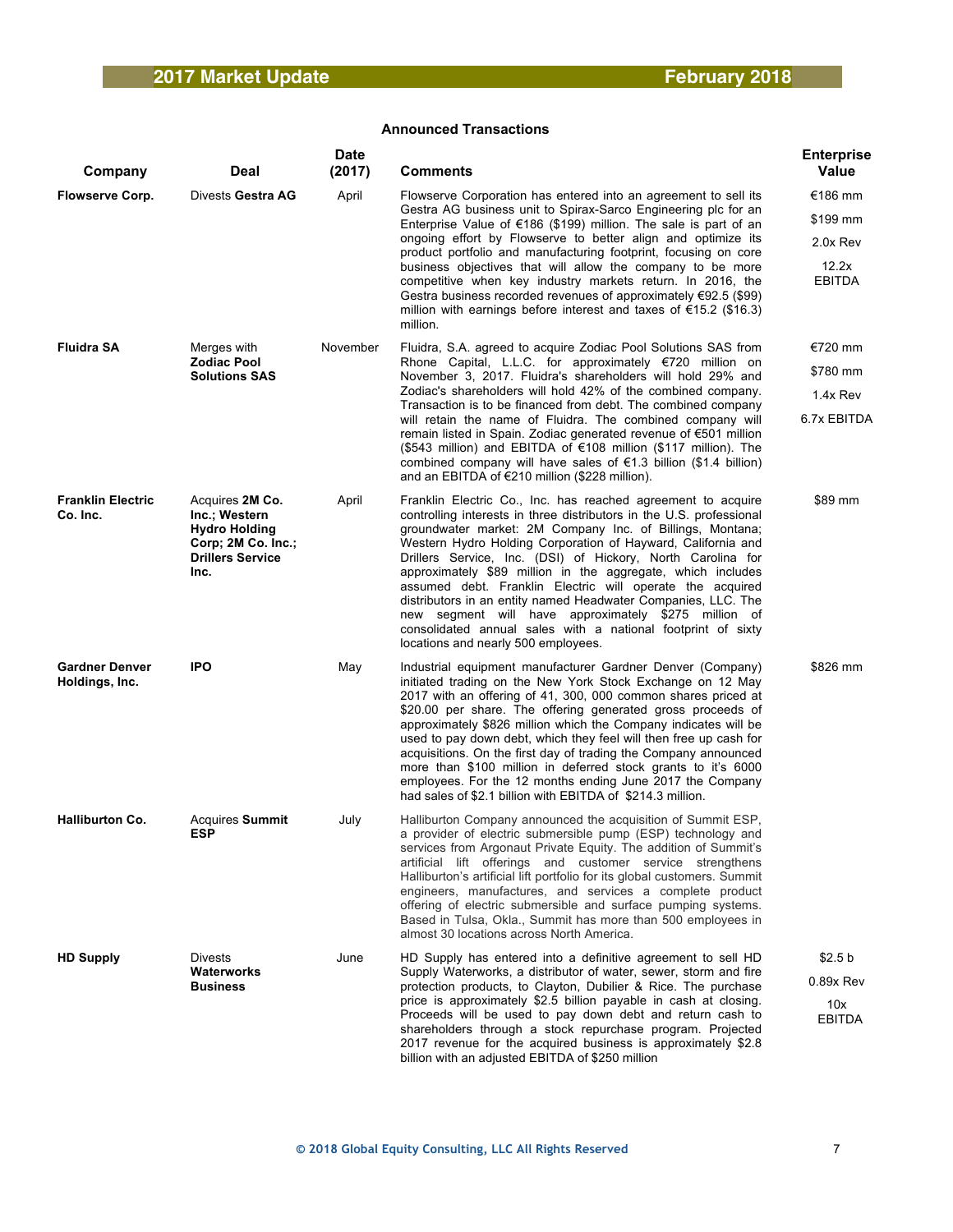| Company                                 | Deal                                                    | <b>Date</b><br>(2017) | <b>Comments</b>                                                                                                                                                                                                                                                                                                                                                                                                                                                                                                                                                                                                                                                                                                                                                                                                                                             | <b>Enterprise</b><br><b>Value</b> |
|-----------------------------------------|---------------------------------------------------------|-----------------------|-------------------------------------------------------------------------------------------------------------------------------------------------------------------------------------------------------------------------------------------------------------------------------------------------------------------------------------------------------------------------------------------------------------------------------------------------------------------------------------------------------------------------------------------------------------------------------------------------------------------------------------------------------------------------------------------------------------------------------------------------------------------------------------------------------------------------------------------------------------|-----------------------------------|
| IMI plc                                 | Acquires <b>Bimba</b><br>Manufacturing                  | December              | IMI has agreed to acquire Bimba, a manufacturer of pneumatic,<br>hydraulic and electric motion solutions and parent company of                                                                                                                                                                                                                                                                                                                                                                                                                                                                                                                                                                                                                                                                                                                              | \$198 mm                          |
|                                         | Co.                                                     |                       | vacuum pump manufacturer, Vaccon Co. Ltd. The transaction is                                                                                                                                                                                                                                                                                                                                                                                                                                                                                                                                                                                                                                                                                                                                                                                                | £148 mm                           |
|                                         |                                                         |                       | aligned with IMI's strategy and fulfils its stated objective of<br>increasing its US revenues while extending IMI Precision                                                                                                                                                                                                                                                                                                                                                                                                                                                                                                                                                                                                                                                                                                                                 | 1.65x Rev                         |
|                                         |                                                         |                       | Engineering's presence in its core Industrial Automation<br>segment. The consideration for the transaction will be \$198<br>million (£148 million). In 2017, the Bimba business is expected to<br>produce unaudited external revenues of \$120 million and<br>adjusted EBITDA of \$16 million.                                                                                                                                                                                                                                                                                                                                                                                                                                                                                                                                                              | 12.4x<br>EBITDA                   |
| <b>Interpump Group</b>                  | Acquires of <b>Bristol</b><br>Hose Ltd.                 | January               | Interpump Group announces the acquisition of 100% of Bristol<br>Hose Ltd., a supplier of goods and services in the hydraulic                                                                                                                                                                                                                                                                                                                                                                                                                                                                                                                                                                                                                                                                                                                                | £550k                             |
|                                         |                                                         |                       | hoses and fittings market, headquartered in Bristol, UK. The                                                                                                                                                                                                                                                                                                                                                                                                                                                                                                                                                                                                                                                                                                                                                                                                | \$714k                            |
|                                         |                                                         |                       | business model perfected by Bristol Hose is highly replicable,<br>and suitable to harness synergies with the other activities in                                                                                                                                                                                                                                                                                                                                                                                                                                                                                                                                                                                                                                                                                                                            | $0.24x$ Rev                       |
|                                         |                                                         |                       | Interpump's Hoses and Fittings sector. Bristol Hose closed the<br>fiscal year 2016 with sales of approximately GBP 2.25 million<br>(approximately EUR 2.6, \$2.8 million), with a normalized EBITDA<br>of about 13%. The price paid was GBP 550,000 (\$714,000), with<br>a net financial position of GBP 420,000 (\$545,000).                                                                                                                                                                                                                                                                                                                                                                                                                                                                                                                               | 1.9x EBITDA                       |
| Interpump Group                         | Acquires of <b>Inoxpa</b><br>Group                      | February              | Interpump Group announces the acquisition of 100% of the<br>Inoxpa Group. Based in Spain, Inoxpa manufactures and sells                                                                                                                                                                                                                                                                                                                                                                                                                                                                                                                                                                                                                                                                                                                                     | €76 mm                            |
|                                         |                                                         |                       | process equipment and flow handling systems for the food.                                                                                                                                                                                                                                                                                                                                                                                                                                                                                                                                                                                                                                                                                                                                                                                                   | \$81 mm                           |
|                                         |                                                         |                       | cosmetic and pharmaceutical industries. In fiscal 2016 Inoxpa<br>had sales of approximately €60 million (\$63.8 million) with an                                                                                                                                                                                                                                                                                                                                                                                                                                                                                                                                                                                                                                                                                                                            | 1.3x Rev                          |
|                                         |                                                         |                       | EBITDA of $\epsilon$ 11.5 million (\$12.2 million), 19.3% of sales. The<br>enterprise value of the transaction was €76 million (\$80.9 million)                                                                                                                                                                                                                                                                                                                                                                                                                                                                                                                                                                                                                                                                                                             | 6.6x EBITDA                       |
| <b>IRON Pump A/S</b>                    | Acquires<br>Ellehammer A/S                              | November              | The Danish pump manufacturer IRON Pump A/S is expanding its<br>market position by buying Ellehammer A/S. The two companies<br>have partnered closely for many years and are now going to<br>merge all of their operations. The take-over will take effect from<br>November 1, 2017. Each of the companies will deal with their<br>own specialties and Ellehammer will retain its independent brand.<br>Ellehammer manufactures pumps for fire fighting and IRON<br>Pump manufactures ballast and cooling pumps.                                                                                                                                                                                                                                                                                                                                             |                                   |
| Kadant Corp.                            | Acquires Unaflex,                                       | August                | Kadant Inc. announced the completion of its acquisition of certain                                                                                                                                                                                                                                                                                                                                                                                                                                                                                                                                                                                                                                                                                                                                                                                          | \$31 mm                           |
|                                         | <b>LLC</b>                                              |                       | assets of Unaflex, LLC for \$31 million in cash, subject to a post-<br>closing adjustment. Unaflex is a manufacturer of expansion joints<br>They are commonly used in industries such as petrochemical,<br>power generation, and water treatment, among others. Unaflex,<br>LLC has its principal operation in South Carolina with<br>approximately 140 employees and 2016 revenue of \$18 million.                                                                                                                                                                                                                                                                                                                                                                                                                                                         | 1.7x Rev                          |
| KSB                                     | Divests U.S. valve<br>business to Bray<br>International | February              | KSB has divested its subsidiary KSB AMRI, Inc. with effect from<br>31 January 2017. Located in Houston, Texas, the US company<br>produces shut-off butterfly valves and actuators. The products<br>primarily used for chlorine production in the chemical industry.<br>With a workforce of 33, KSB AMRI, Inc. generated sales revenue<br>of $\epsilon$ 9.5 (\$10.1) million in 2015. Bray International, Inc. took over<br>the production site and employees, as well as the ACRIS and<br>AMRESIST brands. In addition, KSB and Bray concluded a sales<br>and supply cooperation agreement. Selling KSB AMRI, Inc. is<br>part of an initiative intended to strengthen KSB's market position.<br>In this context, the Group aims to simplify its organizational<br>structure with currently more than 100 companies and streamline<br>the product portfolio. |                                   |
| <b>May River Capital,</b><br><b>LLC</b> | Acquires <b>BJM</b><br><b>Pumps LLC</b>                 | September             | Private equity firm May River Capital, has completed its<br>acquisition of BJM Pumps. BJM Pumps provides submersible<br>pumps for demanding applications in industrial and<br>municipal/wastewater environments, along with "dewatering"<br>tasks in mining, construction, fire-damaged sites and power<br>generation pumping. The company's products are used widely in                                                                                                                                                                                                                                                                                                                                                                                                                                                                                    |                                   |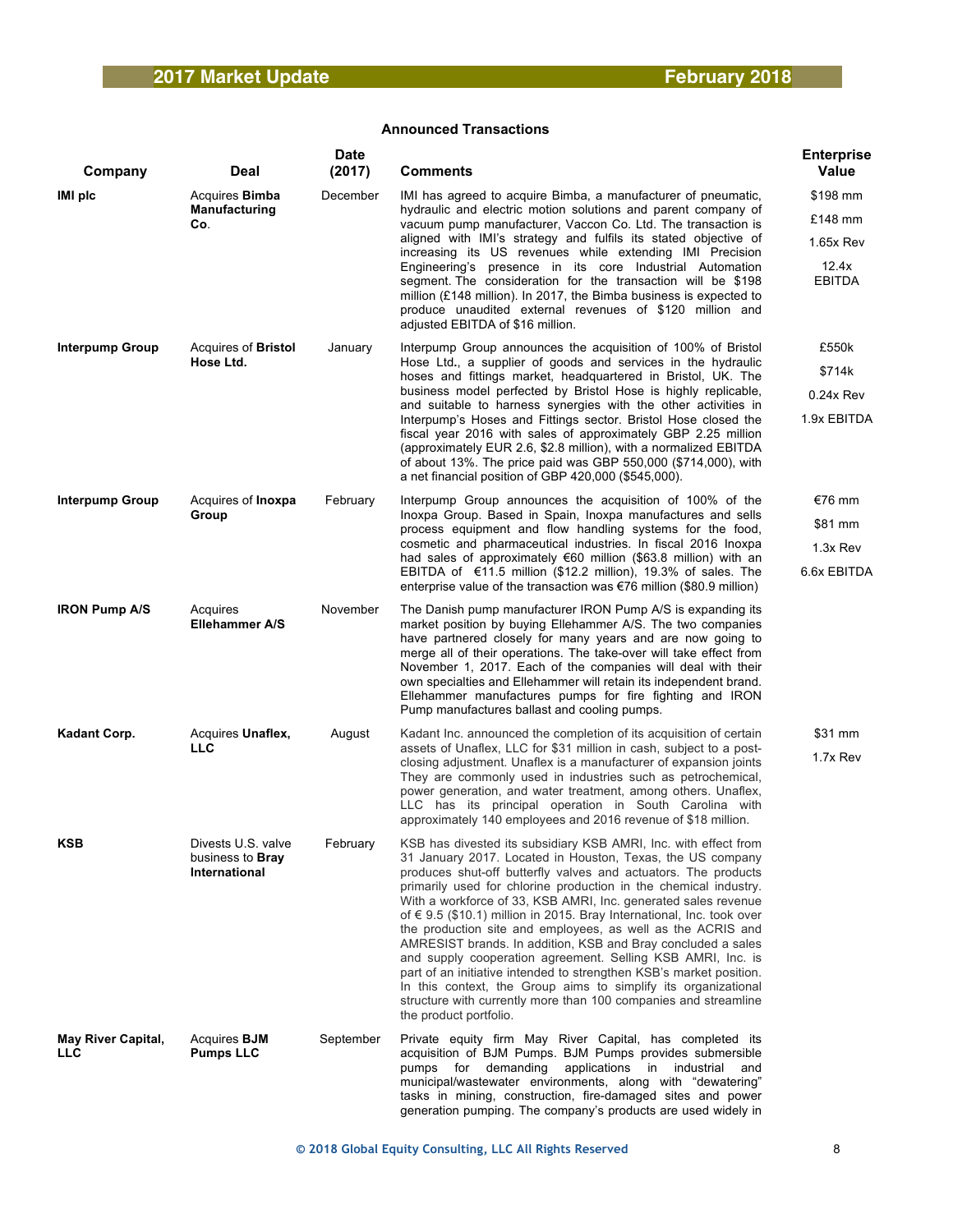| Company                                  | Deal                                                                                        | <b>Date</b><br>(2017) | <b>Comments</b>                                                                                                                                                                                                                                                                                                                                                                                                                                                                                                                                                                                                                                                                                                                                                                                                                                                                                                          | <b>Enterprise</b><br><b>Value</b>              |
|------------------------------------------|---------------------------------------------------------------------------------------------|-----------------------|--------------------------------------------------------------------------------------------------------------------------------------------------------------------------------------------------------------------------------------------------------------------------------------------------------------------------------------------------------------------------------------------------------------------------------------------------------------------------------------------------------------------------------------------------------------------------------------------------------------------------------------------------------------------------------------------------------------------------------------------------------------------------------------------------------------------------------------------------------------------------------------------------------------------------|------------------------------------------------|
|                                          |                                                                                             |                       | municipal wastewater, power generation, oil & gas drilling, mining<br>and food/beverage facilities throughout North, Central and South<br>America. BJM Pumps specializes in operating in very demanding<br>and harsh conditions, with pumps ranging from 1/6th to 125<br>horsepower.                                                                                                                                                                                                                                                                                                                                                                                                                                                                                                                                                                                                                                     |                                                |
| <b>MCI (Motor</b><br>Controls Inc.)      | Acquires<br><b>Flowtronex and</b><br><b>Water Equipment</b><br><b>Technologies</b><br>(WET) | November              | MCI, a designer and manufacturer of industrial control products,<br>electrical enclosures, turf, and municipal pump stations,<br>announced that it has acquired the Flowtronex and Water<br>Equipment Technologies (WET) product brands from Xylem, inc.<br>The Flowtronex and WET brands have been serving golf,<br>landscape, agriculture, and water treatment packages worldwide<br>for over 40 years.                                                                                                                                                                                                                                                                                                                                                                                                                                                                                                                |                                                |
| Nidec Corp.                              | Acquires LGB<br>Elettropompe<br>S.r.I.                                                      | July                  | Nidec Corporation has acquired a 100% ownership interest in<br>LGB Elettropompe S.r.l. ("LGB"), an Italian commercial pump and<br>motor manufacturer. In line with its continuing initiative to create<br>an optimal business mix, the Company is actively moving forward<br>with the development of new growth platforms with particular<br>emphasis on automotive, appliance, commercial and industrial<br>motors and solutions. Commercial equipment and products have<br>been and will continue to be an important impetus. Founded in<br>1991 LGB had sales in 2016 of €9.8 (\$10.4) million.                                                                                                                                                                                                                                                                                                                       |                                                |
| Nikkiso Co. Ltd.                         | Acquires<br>Cryogenic<br>Industries, Inc.                                                   | April                 | Nikkiso Co., Ltd. announces a share purchase agreement for the<br>acquisition of 100% shares in ACD LLC, Cosmodyne LLC,<br>Cryoquip LLC and Cryogenic Industries AG ("CIS"), referred to as<br>Cryogenic Industries group. The combination of companies will<br>create business synergy effects to improve products, services<br>and network for services. It is also expected to capture<br>opportunities to expand the business into growing markets like<br>industrial gas and clean fuel including hydrogen. The value of the<br>transaction is approximately \$438 million. In 2016 the acquired<br>businesses had sales of approximately \$156 million and EBITDA<br>of \$13 million.                                                                                                                                                                                                                              | \$438 mm<br>2.8x Rev<br>33.7x<br><b>EBITDA</b> |
| <b>Pelican Energy</b><br><b>Partners</b> | <b>Exits Multilift</b>                                                                      | July                  | Pelican Energy Partners, a private equity fund focused on the<br>oilfield service and equipment sector, announced the sale of<br>Multilift to Forum Energy Technologies. Headquartered in<br>Houston, TX, Multilift provides patented downhole sand<br>management tools associated with electric submersible pumps<br>and other artificial lift systems.                                                                                                                                                                                                                                                                                                                                                                                                                                                                                                                                                                 |                                                |
| Pentair plc                              | Spin-off of Pentair<br><b>Electrical</b><br><b>Business</b>                                 | May                   | Pentair plc plans to separate into two independent, publicly<br>traded companies. The proposed transaction will create a leading<br>global water company ("Water") focused on smart, sustainable<br>water and fluid processing applications for residential,<br>commercial and industrial customers. Strategic business groups<br>include Filtration & Process, Flow Technologies and Aquatic &<br>Environmental Systems. The company will retain the Pentair<br>name and ticker symbol. Water generated approximately \$2.8<br>billion in sales in 2016. It will also create an electrical company<br>focused on improving utilization, lowering costs and maximizing<br>customer uptime. Strategic business groups include Enclosures,<br>Thermal Management and Electrical & Fastening Solutions. The<br>company will be named at a later date. Electrical generated<br>approximately \$2.1 billion in sales in 2016. |                                                |
| <b>Promus Equity</b><br>Partners         | <b>Exits Qualiseal</b><br><b>Technology</b>                                                 | June                  | EnPro Industries, Inc. a manufacturer of engineered industrial<br>products announced the acquisition of the assets of Qualiseal<br>Technology ("Qualiseal"), a privately held company offering<br>custom-engineered mechanical seals for the aerospace industry<br>and other markets. Qualiseal will become part of EnPro's<br>Technetics Group. Qualiseal was acquired from QCC, LLC, a<br>portfolio company of Promus Equity Partners, LLC, in a cash<br>transaction. Terms were not disclosed.                                                                                                                                                                                                                                                                                                                                                                                                                        |                                                |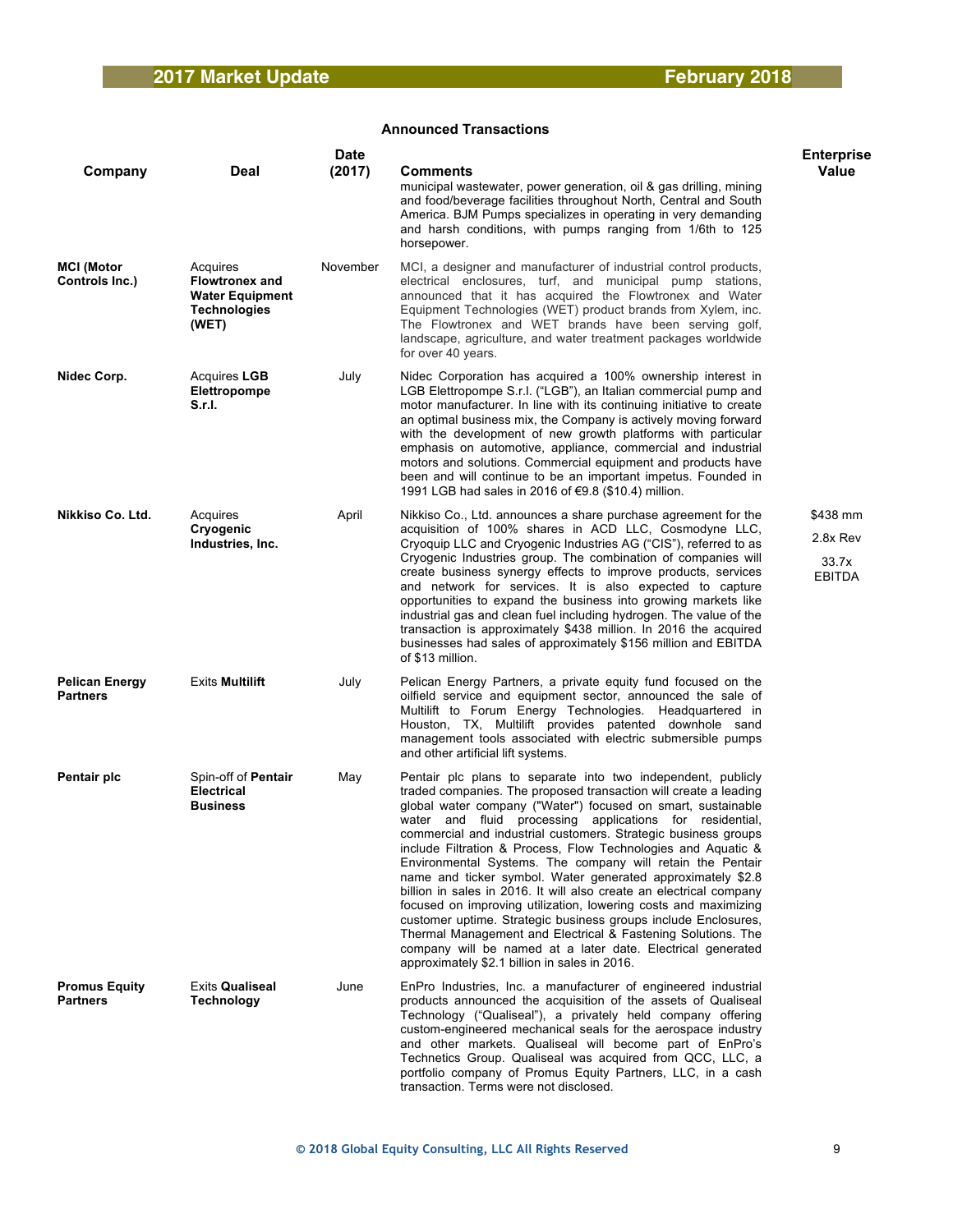| Company                                       | Deal                                                                          | <b>Date</b><br>(2017) | <b>Comments</b>                                                                                                                                                                                                                                                                                                                                                                                                                                                                                                                                                                                                                                                                                                                                               | <b>Enterprise</b><br><b>Value</b>              |
|-----------------------------------------------|-------------------------------------------------------------------------------|-----------------------|---------------------------------------------------------------------------------------------------------------------------------------------------------------------------------------------------------------------------------------------------------------------------------------------------------------------------------------------------------------------------------------------------------------------------------------------------------------------------------------------------------------------------------------------------------------------------------------------------------------------------------------------------------------------------------------------------------------------------------------------------------------|------------------------------------------------|
| PumpMan<br>Holdings, LLC                      | Acquires Alyan<br>Pump, LLC                                                   | March                 | Soundcore Capital Partners, LLC announced that its portfolio<br>company PumpMan Holdings, LLC has completed the acquisition<br>of Alyan Pump, LLC, a leading provider of custom pump<br>packages, pump system installations, maintenance and repair<br>services for the mid-Atlantic region of the US. Alyan is<br>Soundcore's first add-on acquisition for its PumpMan platform<br>investment,                                                                                                                                                                                                                                                                                                                                                               |                                                |
| PumpMan<br><b>Holdings, LLC</b>               | <b>Acquires Bartley</b><br>Pump, Inc.                                         | August                | PumpMan Holdings, a portfolio company of Soundcore Capital<br>Partners, completed the acquisition of Santa Rosa, California<br>based Bartley Pump. With more than 50 years in the industry,<br>Bartley Pump specializes in submersible, centrifugal, jet, booster,<br>turbine, sump, septic and grinder pumps and systems for<br>residential, commercial, municipal, and agricultural uses. With the<br>Company's close proximity to the premium wine grape counties<br>of Sonoma and Napa, Bartley Pump also provides extensive drip<br>irrigation and frost protection systems for vineyards.                                                                                                                                                               |                                                |
| PumpMan<br>Holdings, LLC                      | Acquires W.C. Weil<br>Co. Inc.                                                | August                | PumpMan Holdings, a portfolio company of Soundcore Capital<br>Partners, completed the acquisition of Allison Park, Pennsylvania<br>based W.C. Weil, a pump equipment and systems service<br>provider for municipal water and waste water treatment systems.<br>Founded in 1978, W.C. Weil offers new equipment sales, product<br>start-up, routine inspection, field troubleshooting and repairs,<br>asset management, and operator training. As part of PumpMan<br>Holdings, the company will continue to operate under the W.C.<br>Weil brand.                                                                                                                                                                                                              |                                                |
| <b>PSC industrial</b><br><b>Outsourcing</b>   | Acquires Seal<br>Industries, Inc.                                             | January               | PSC Industrial Outsourcing, LP, a provider of industrial cleaning<br>and environmentally sensitive services to America's energy<br>infrastructure, announces the acquisition of Seal Industries, Inc.<br>(Guardian/Seal Tech), a provider of leak detection and repair<br>(LDAR) services. In addition to its expanded offerings in<br>emissions management, this acquisition will also allow PSC to<br>perform all compliance related monitoring and reporting.                                                                                                                                                                                                                                                                                              |                                                |
| <b>Silverfleet Capital</b><br><b>Partners</b> | Acquires<br>Pumpenfabrik<br>Wangen GmbH                                       | September             | Silverfleet Capital has entered into a binding contract to acquire<br>Pumpenfabrik Wangen GmbH; a Wangen Germany based<br>designer and manufacturer of progressing cavity and twin-screw<br>pumps. Silverfleet will acquire a majority stake from the<br>Company's individual private shareholders. Wangen expects<br>revenue of $\epsilon$ 37 (\$41.6) million in 2017 and employs<br>approximately 200 people in Wangen.                                                                                                                                                                                                                                                                                                                                    |                                                |
| <b>Speyside Equity</b><br><b>Fund I</b>       | <b>Acquires Ashland</b><br><b>Foundry and</b><br><b>Machine Works</b><br>Inc. | May                   | Speyside Equity Fund I LP, a New York-based private-equity<br>group, acquired Ashland Foundry and Machine Works Inc., a<br>specialty steel foundry in eastern Pennsylvania. The foundry<br>specializes in pump component and assemblies, for chemicals,<br>mining, water, and industrial markets. In business since 1881,<br>Ashland Foundry & Machine Works produces steel, chrome iron,<br>and high-alloy steel castings in complex designs, in sizes from 50<br>to 7,500 lb., mainly for pump manufacturers.                                                                                                                                                                                                                                               |                                                |
| Spirax-Sarco<br><b>Engineering plc</b>        | Acquires<br>Chromalox Inc.                                                    | May                   | Spirax-Sarco Engineering plc (Spirax Sarco), which specializes in<br>the control and efficient use of steam, and in peristaltic pumping<br>and associated fluid path technologies, has signed an agreement<br>to acquire Chromalox, Inc. from Irving Place Capital for a cash-<br>consideration<br>of \$415 million<br>free,<br>debt-free<br>(£319<br>million). Chromalox is closely related to the Spirax Sarco Steam<br>Specialties business in delivering thermal energy management<br>solutions to its customers through a primarily direct sales<br>channel. Chromalox will expand the Spirax-Sarco total<br>addressable market by £2.1 (\$2.7) billion to £7.9 (\$10.3) billion.<br>Chromalox 2016 sales were \$201 million and \$43 million<br>EBITDA, | \$415 mm<br>£319 mm<br>2.1x Rev<br>9.7x EBITDA |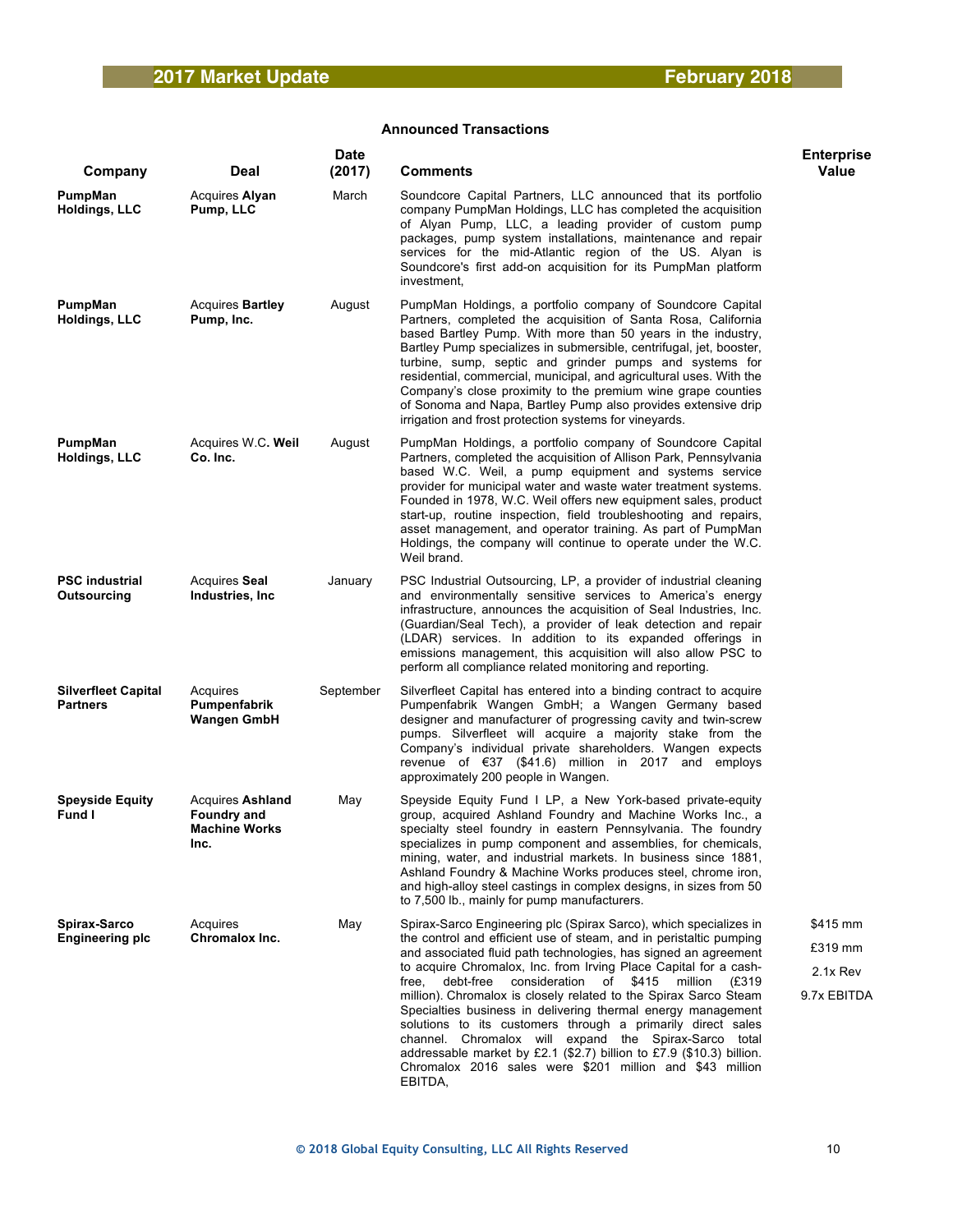| Company                               | Deal                                                                                                | <b>Date</b><br>(2017) | <b>Comments</b>                                                                                                                                                                                                                                                                                                                                                                                                                                                                                                                                                                                                                                                                                                                                                                                                                                                                                                                      | <b>Enterprise</b><br>Value                                          |
|---------------------------------------|-----------------------------------------------------------------------------------------------------|-----------------------|--------------------------------------------------------------------------------------------------------------------------------------------------------------------------------------------------------------------------------------------------------------------------------------------------------------------------------------------------------------------------------------------------------------------------------------------------------------------------------------------------------------------------------------------------------------------------------------------------------------------------------------------------------------------------------------------------------------------------------------------------------------------------------------------------------------------------------------------------------------------------------------------------------------------------------------|---------------------------------------------------------------------|
| <b>SPX Flow and AI</b><br>Wajdi Group | Form joint venture<br><b>SPX Flow &amp; WTE</b><br><b>Energy Industrial</b><br><b>Services FZCO</b> | July                  | The new joint venture - will have offices in Dubai, with local<br>operations and an S&W Energy Industrial Services subsidiary<br>based in North Rumalia oil field in southern Iraq. SPX Flow and<br>WTE have already built a local 1000 $m2$ fully equipped workshop<br>within the Rumalia Concession Area. The Basra Province-based<br>workshop is located in Iraq's oil producing south and is located to<br>provide access to the country's super-giant oil fields and to serve<br>Basra's and Baghdad's refineries and power stations. The joint<br>venture company will provide field services, site surveys and<br>workshop overhaul and maintenance services for all<br>manufacturers of rotating equipment including centrifugal,<br>reciprocating and metering pumps and mixers. Static equipment<br>service for valves, filters and quick release closures will also be<br>provided.                                       |                                                                     |
| Suez SA                               | Acquires <b>GE Water</b><br>and Process<br><b>Technologies</b>                                      | March                 | General Electric Co. agreed to sell its water unit in a 3.2 billion<br>euro (\$3.4 billion) deal. The all-cash sale to French utility Suez<br>SA and a Canadian pension fund manager comes about four<br>months after GE put the water unit on the market amid concerns<br>regulatory pushback<br>against the Baker<br>Hughes<br>οf<br>combination. GE Water & Process Technologies had revenues of<br>about \$2.1 billion in 2016                                                                                                                                                                                                                                                                                                                                                                                                                                                                                                   | \$3.4 b<br>1.62x<br>Revenue                                         |
| <b>Sulzer Ltd</b>                     | Acquires <b>JWC</b><br>Environmental<br><b>LLC</b>                                                  | December              | Sulzer signed a binding agreement to acquire JWC<br>Environmental, LLC. JWC is a provider of solids reduction and<br>removal products such as grinders, screens, and dissolved air<br>flotation system for municipal, industrial and commercial<br>wastewater applications. The acquisition strengthens Sulzer's<br>wastewater treatment offering through complementary equipment<br>and improves its access to US municipal wastewater treatment<br>market. The enterprise value is \$215 million (CHF 212 million).<br>The enterprise value adjusted for an acquired tax asset<br>corresponds to a multiple of approximately 10x 2018 EBITDA.<br>JWC, headquartered in Santa Ana, California, US, is expected to<br>achieve revenues of \$82 million in 2017. The company generates<br>the vast majority of its revenues in North America with growing<br>presence in other world areas. The company employs around<br>230 people. | \$215 mm<br>2.6x Rev<br>(2017)<br>10x EBITDA<br>(projected<br>2018) |
| <b>Taco Inc</b>                       | Acquires<br><b>Taconova Group</b>                                                                   | November              | Taco Family of Companies has acquired the Taconova Group, a<br>provider of hydronic solutions for heating, plumbing, and solar<br>energy applications in residential and commercial buildings.<br>Headquartered in Zurich, Switzerland, The company offers a<br>broad range of hydronic applications, including hydronic<br>balancing, underfloor heating, distribution technology, system<br>technology and valves. John Hazen White, Sr., second-<br>generation owner of Taco, started Taconova in 1961 as a<br>European trading company for Taco, Inc. before selling it to the<br>Guinness Group in 1980.                                                                                                                                                                                                                                                                                                                        |                                                                     |
| <b>Timken Co</b>                      | <b>Acquires Torsion</b><br><b>Control Products,</b><br><b>Inc</b>                                   |                       | The Timken Company a global manufacturer of bearings and<br>mechanical power transmission products, announced that it has<br>acquired Torsion Control Products, Inc., a manufacturer of<br>engineered torsional couplings used in the construction,<br>agriculture and mining industries. Based in Rochester Hills,<br>Mich., Torsion Control Products serves an established original<br>equipment customer base primarily in North America. In 2016,<br>sales were approximately \$20 million.                                                                                                                                                                                                                                                                                                                                                                                                                                      |                                                                     |
| <b>TTP Group plc</b>                  | Spinout of TTP<br><b>Ventus</b>                                                                     | February              | New spinout from TTP Group plc will develop, license and<br>manufacture second generation Disc Pump technology, which<br>has proven applications in medical devices, healthcare, and<br>scientific research. The new spinout has been formed to<br>commercialize the second generation of The Technology<br>Partnership's (TTP) proprietary micropump technology.                                                                                                                                                                                                                                                                                                                                                                                                                                                                                                                                                                    |                                                                     |